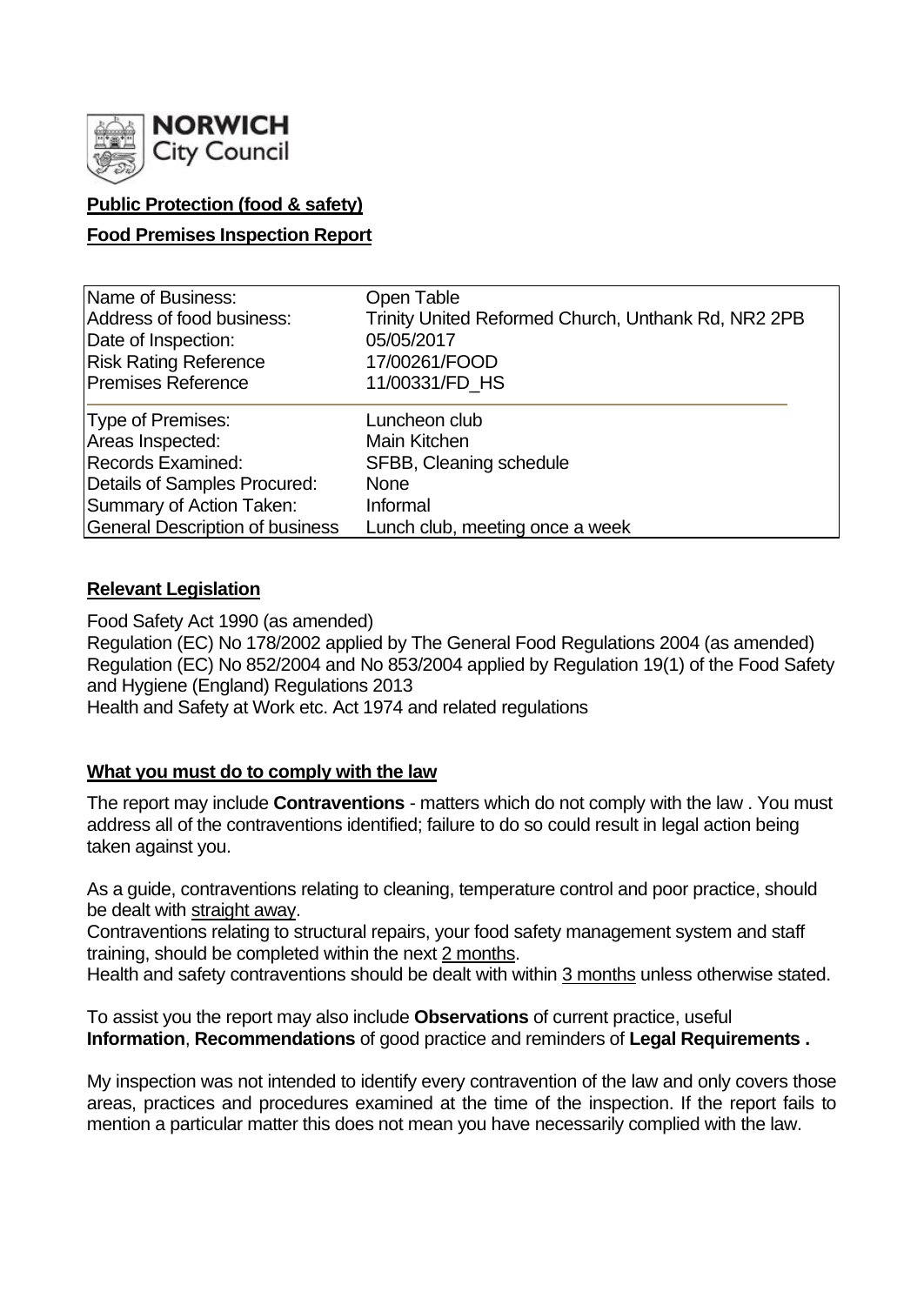# **FOOD SAFETY**

#### **How we calculate your Food Hygiene Rating:**

The food safety section has been divided into the three areas which you are scored against for the hygiene rating: 1.food hygiene and safety procedures, 2. structural requirements and 3. confidence in management/control procedures. Each section begins with a summary of what was observed and the score you have been given. Details of how these scores combine to produce your overall food hygiene rating are shown in the table.

| <b>Compliance Area</b>                     |          |    |           | <b>You Score</b> |               |    |           |    |          |  |
|--------------------------------------------|----------|----|-----------|------------------|---------------|----|-----------|----|----------|--|
| Food Hygiene and Safety                    |          |    |           | $\overline{0}$   | 5             | 10 | 15        | 20 | 25       |  |
| <b>Structure and Cleaning</b>              |          |    |           | $\overline{0}$   | 5             | 10 | 15        | 20 | 25       |  |
| Confidence in management & control systems |          |    |           | $\overline{0}$   | 5             | 10 | 15        | 20 | 30       |  |
|                                            |          |    |           |                  |               |    |           |    |          |  |
| <b>Your Total score</b>                    | $0 - 15$ | 20 | $25 - 30$ |                  | $35 - 40$     |    | $45 - 50$ |    | > 50     |  |
| <b>Your Worst score</b>                    | 5        | 10 | 10        |                  | 15            |    | 20        |    |          |  |
|                                            |          |    |           |                  |               |    |           |    |          |  |
| <b>Your Rating is</b>                      | 5        | 4  | 3         |                  | $\mathcal{P}$ |    |           |    | $\Omega$ |  |

Your Food Hygiene Rating is 5 - a very good standard

## **1. Food Hygiene and Safety**

Food hygiene standards are high. You demonstrated a very good standard of compliance with legal requirements. You have safe food handling practices and procedures and all the necessary control measures to prevent cross-contamination are in place. Some minor contraventions require your attention. **(Score 5)**

000005

### Contamination risks

**Observation** Contamination risks were controlled

#### Hand-washing

**Observation** Hand washing was managed well and wash-hand basins were well stocked with hand cleaning material.

Personal Hygiene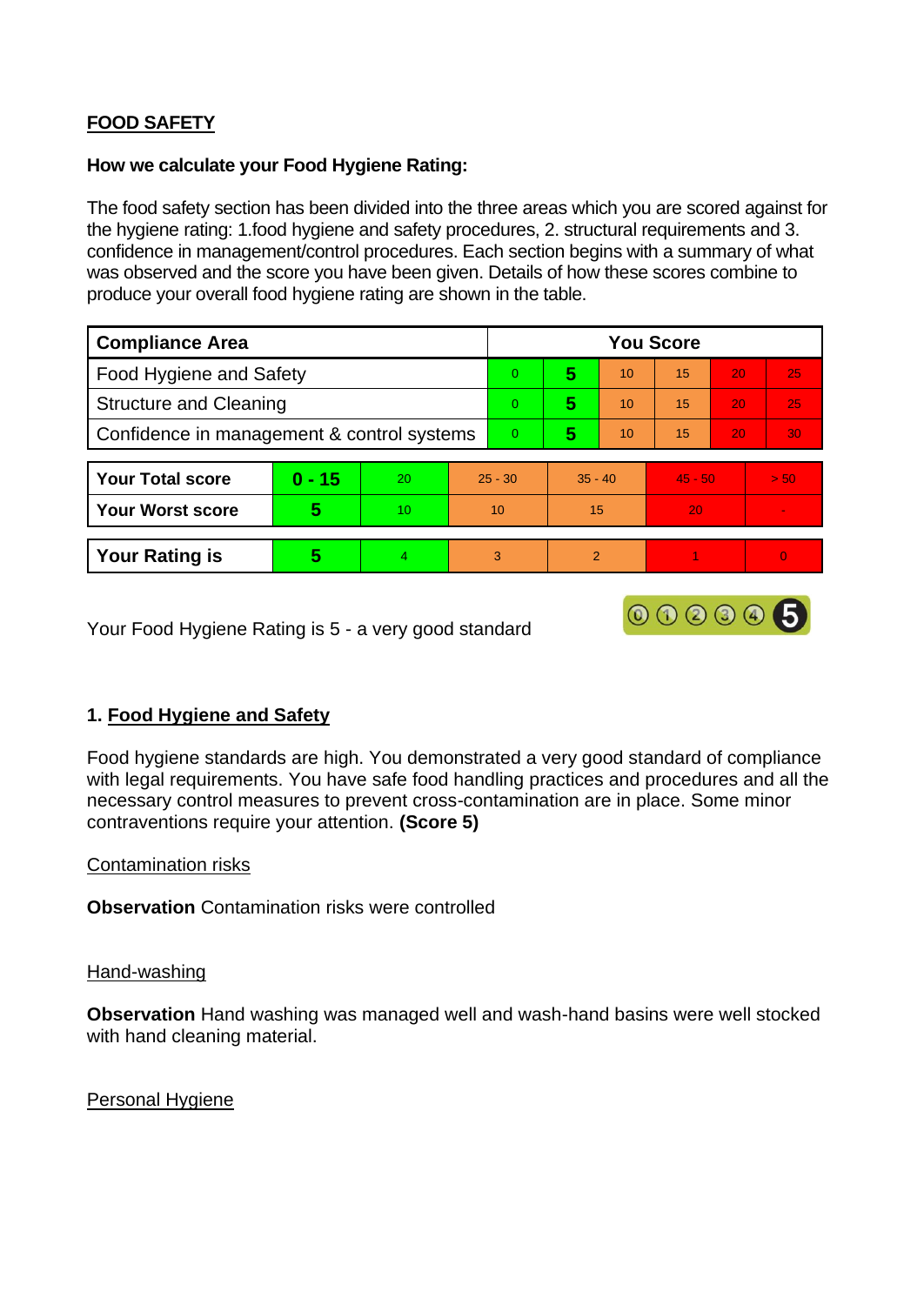**Contravention** The following are examples of poor personal hygiene or where it was made difficult for food handlers to maintain sufficiently high standards of personal cleanliness:

It was noted that food handlers were not wearing suitable and clean over-clothing. You must ensure that all persons working in food handling areas wear suitable, clean and where appropriate, protective clothing.

**Observation** I was pleased to see that aprons were provided and put on during my inspection

### Temperature Control

**Observation** I was pleased to see you were able to limit bacterial growth and/or survival by applying appropriate temperature controls at points critical to food safety and that you were diligently monitoring temperatures.

## **2. Structure and Cleaning**

The structure facilities and standard of cleaning and maintenance are all of a good standard and only minor repairs and/or improvements are required. Pest control and waste disposal provisions are adequate. The minor contraventions require your attention. **(Score 5)**

### Cleaning of Structure

**Contravention** The following structural items were dirty and require more frequent and thorough cleaning:

• Cobwebs were seen to high areas in the kitchen

### Cleaning Chemicals / Materials / Equipment and Methods

**Contravention** The following evidence demonstrated your cleaning materials, equipment and methods were not sufficient to control the spread of harmful bacteria such as *E.coli 0157* between surfaces

• Your sanitiser did not conform to British standards

**Information** Ensure you use a surface sanitiser that conforms to BS EN 1276:1997 or BS EN 13697:2001. This information should be available on the label or by contacting the manufacturer.

**Guidance** Taps can be a source of contamination, a paper towel should be used to turn off the tap after washing and drying your hands.